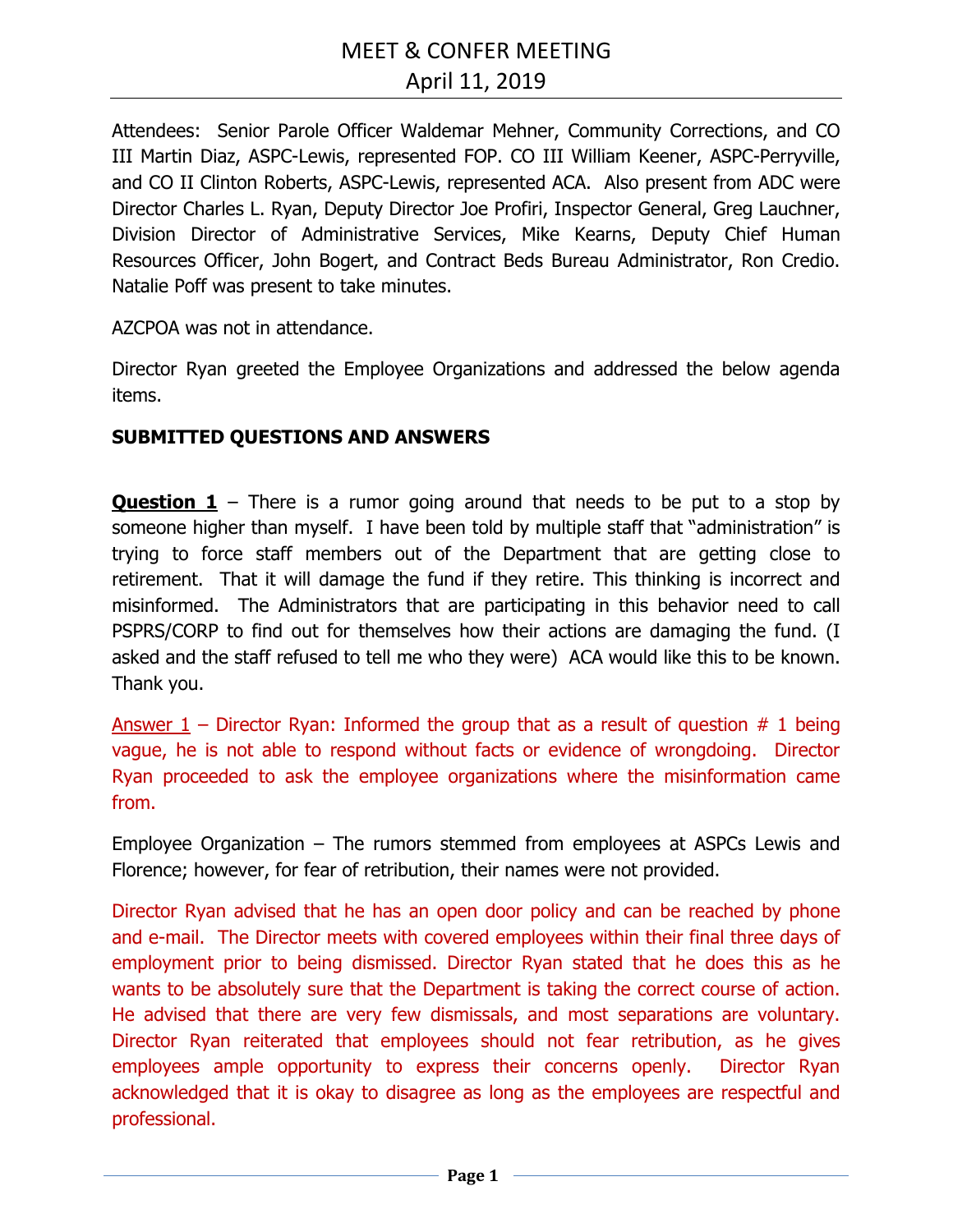Director Ryan referred to the Monthly Separations Report, advising that HR can send the most recent report to the Employee Organizations.

\*\*The Monthly Separations Report was e-mailed on Thursday, April 11, 2019 at 1504 hours to those who attended the Meet and Confer Meeting.

Employee Organization – An Employee Organization member stated that his interpretation of question  $# 1$  is not based on concern that employees who are eligible to retire are being forced out, more so, he believed that older or retirement eligible employees are not given the same opportunity to promote. He shared his concerns regarding upward mobility at his age. He stated that he personally feels that there are roadblocks that limit his promotional opportunities due to his age and lack of a degree. He asserted that 22-year olds are hired off the street as Community Corrections Officers because they have a degree, but tenured Officers such as himself are not afforded the same opportunity. He stated that one of the requirements to be a CCO is to have a degree, and felt disheartened that his years of ADC experience do not hold the same weight. He admitted that he feels discouraged and has given thought to retirement but he still feels that he has many years left and a lot to offer the Department.

Director Ryan empathized with the Employee Organization member, but shared the following points:

- 1. Degrees were undervalued when he started his career with the Department in the 1970's.
- 2. He saw a growing need for education to develop leaders and Officers to move the agency forward as well as for succession planning purposes.
- 3. Even if a candidate has a degree, he or she would still need to go through COTA to become a Community Corrections Officer.

Director Ryan clarified that a college degree is a selective preference for the Community Corrections Officer classification. Correctional Officers, and other qualified employees, may apply for those positions if they are enrolled in an eligible program of study at an accredited university or college at the time of application. Director Ryan advised that the Department will remain consistent in using the selective preference option for degrees in the recruitment and promotional process. Director Ryan encouraged the Employee Organization member to be a lifelong learner and to enroll in college course(s) to satisfy the degree requirements.

Lastly on this topic, Director Ryan suggested that the Employee Organization(s) speak with the Warden(s) about the misinformation that is circulating so that the rumors can be addressed at that level.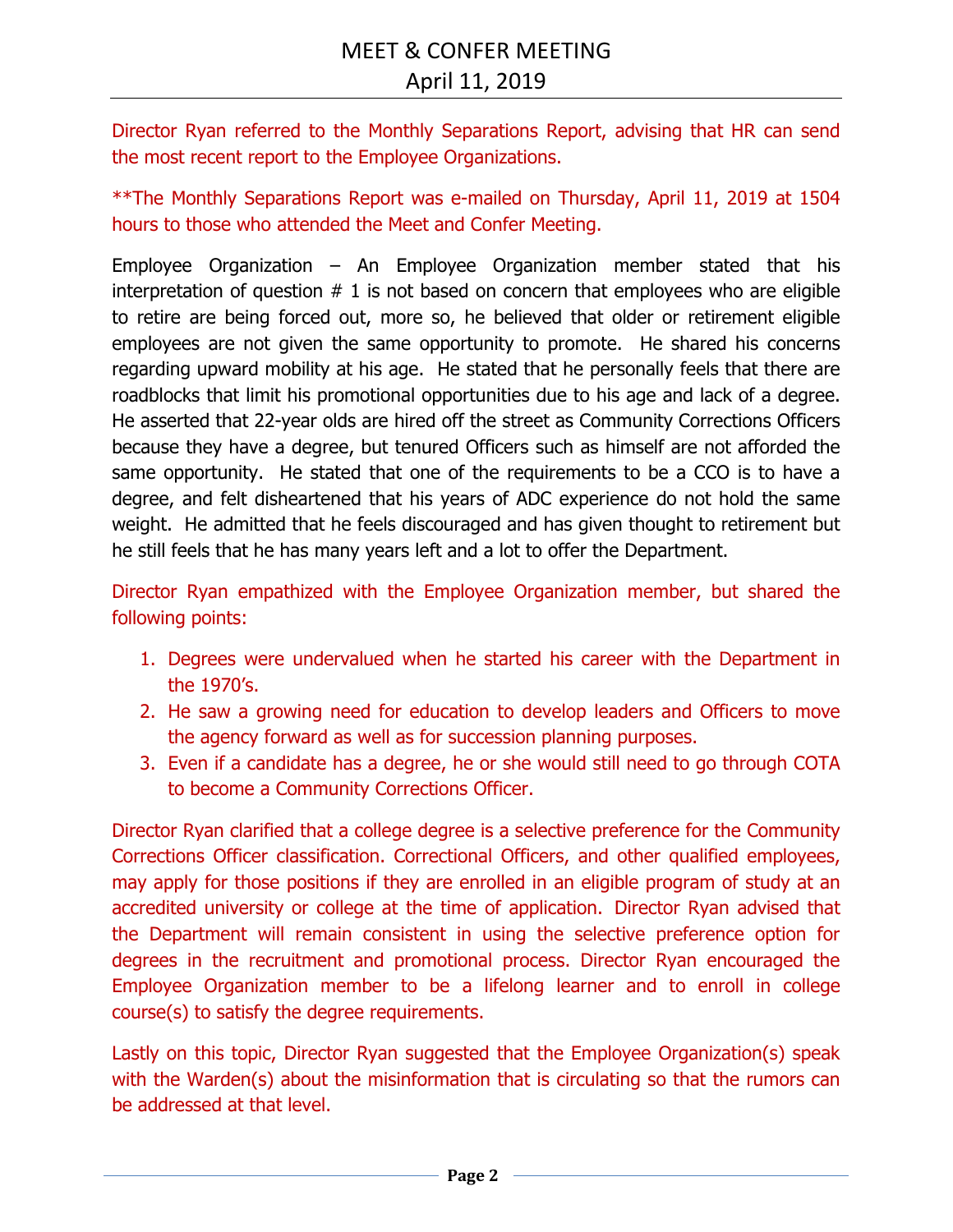**Question 2** – Clerical staff: The Governor's proposal did not include clerical staff. Clerical staff are an essential part of support for ADC. Is there any consideration on increasing the pay for clerical staff? Possibly reevaluating the different positions for pay. Some clerical positions require substantially more work than others.

**Answer 2** – Division Director Mike Kearns: Agreed. Clerical staff does, indeed, perform a critical function for ADC. We recognize their contribution and that of all ADC employees.

As was correctly stated in the question, the Executive Budget does not include clerical staff in the proposed salary increases for FY 2020. Further, we acknowledge and recognize that there were also other deserving employees that were not included in the Governor's public safety compensation proposal. The primary focus right now is, and must be, assisting the Executive and Legislature in any way possible to pass the Governor's public safety compensation proposal. We are confident that it will be included in the final budget but nothing is assured until the budget has been passed and signed.

Specific to administrative staff, earlier in the budget process ADC shared salary, turnover, vacancy and other data with the Executive to raise awareness about the need to address compensation for this group. As you know, administrative staff was not included in the public safety compensation proposal for FY 2020 but we did have an opportunity to make the case for their inclusion. Sometimes there are simply not enough resources to tackle all of the priorities at once. That does not mean that the conversation is over, ADC will continue to make employee compensation a priority in the future.

Director Ryan advised that the proposed pay package includes pay increases for Correctional Officer through the Warden series, Substance Abuse Counselors, Records Staff and Chaplaincy. He advised that there are approximately 1,200 employees who are not eligible for the pay increase, if the pay package is approved, but he assured the group that he will continue to pursue a pay package for the remainder of the staff in the future.

Director Ryan also shared that Senate Bill 1092 which would allow for an exception to the AZPOST rule to change the hiring age requirement for Correctional Officers has been submitted to the Governor for signature. The exception would be for a period of one (1) year, and if/when signed by Governor Ducey, the Department would be able to hire 18-year olds to help reduce ADC's record CO II vacancy rate. He acknowledged that the Department is not going to resolve the CO vacancy rate issue immediately; rather, it will likely take one to two years to get to the desired staffing levels.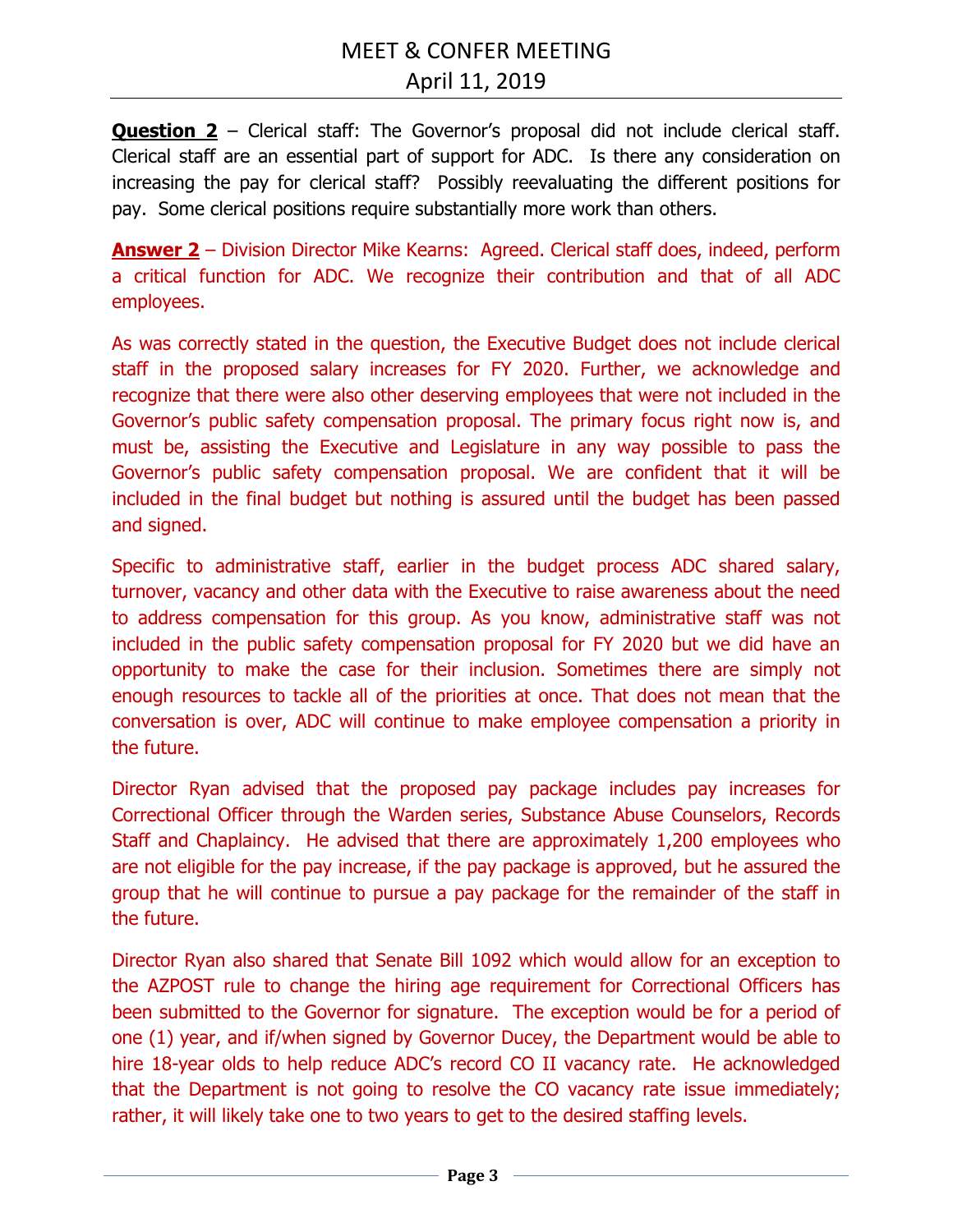\*\*Senate Bill 1092 was signed by Governor Ducey on April 16, 2019. It had an emergency clause, thus, in a matter of days, ADC can begin hiring 18-year-old applicants.

Employee Organization – When the hiring age limit changes, will the CO Trainees be placed in CO positions automatically and will those positions go away once the CO Trainees are sent to COTA to be COs?

Director Ryan advised that the CO Trainees have a choice to either remain a CO Trainee or go to COTA to be a CO which is about a \$13,000 investment to put them through training. He advised that those positions will not go away.

Director Ryan stated that he is confident the pay package will be approved.

**Question 3** – Merit Pay: Is there enough in vacancy savings this year for Merit pay? If so, any details? Also would this include clerical staff?

**Answer 3** – Division Director Mike Kearns: Thank you for your interest in this topic. Currently, there is no announcement about merit pay. There are many factors that must be evaluated and discussions held before merit pay is authorized and that process has not yet been completed.

Director Ryan stated that merit pay may be possible; however, a final determination has not yet been made. In addition, Director Ryan stated that there are a number of MAP performance appraisals that still need to be completed to determine how many employees would be eligible for merit pay.

**Question 4** – Question from a supervisor and a count movement officer: Emergency Count Question: there has been debate for years on the documentation for Emergency Counts. Are emergency counts to be documented on the next line of the count sheets or on a separate/new set of count sheets?

Policy:

- 4.3 Emergency Counts All inmate movement and activities shall cease during emergency counts.
- 4.3.1 Emergency counts shall be:
- 4.3.1.1 Formal counts. [Revision June 28, 2012]
- 4.3.1.2 Documented in written reports which provide count results and the conditions precipitating emergency counts.
- 4.3.1.3 Declared clear only by the Shift Commander.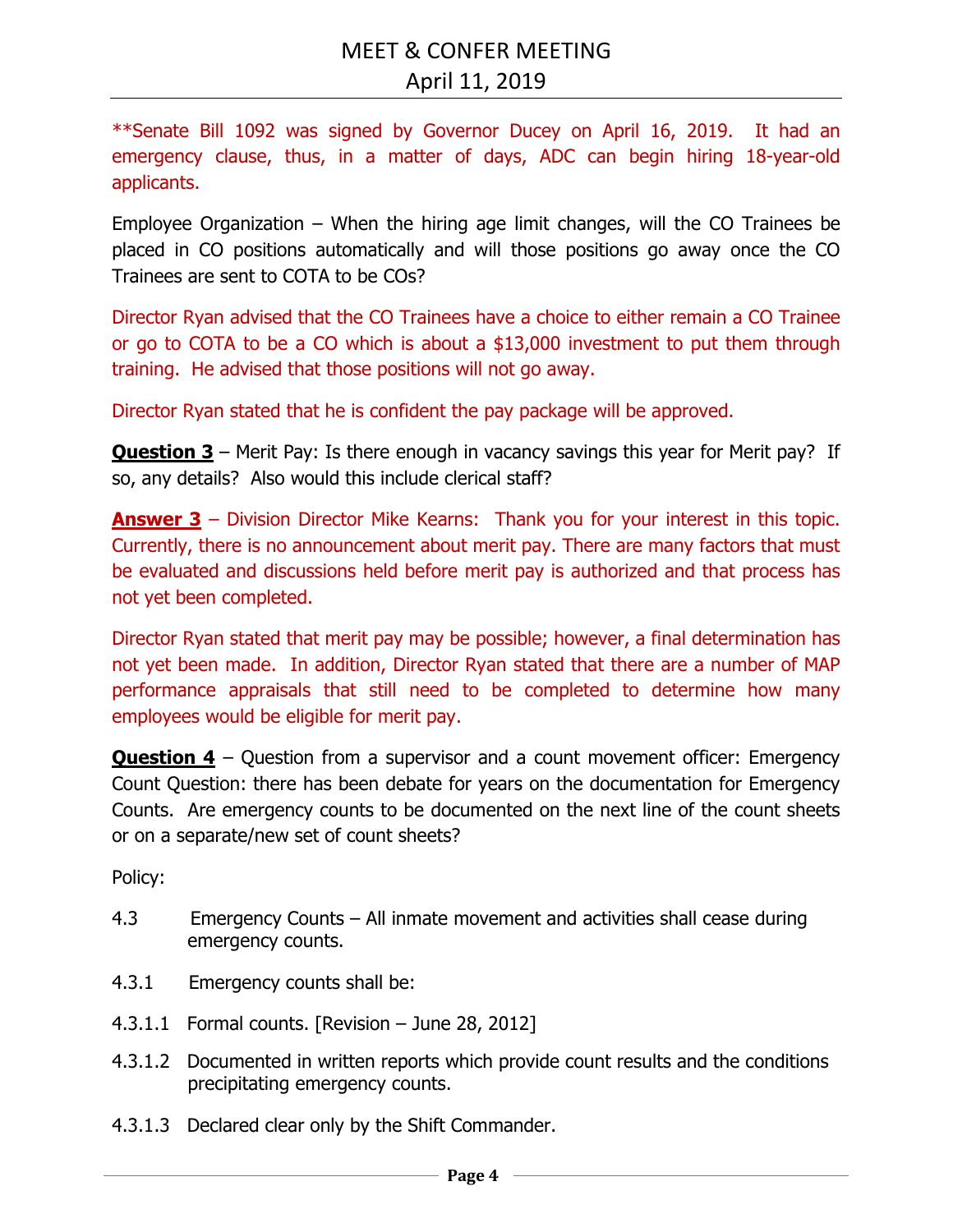- 4.3.2 Inmate populations shall be notified to proceed immediately to specified areas.
- 4.3.2.1 Whenever possible, outside work crews shall be counted in place.
- 4.3.2.2 Outside work crews may be called back to their housing locations at the Shift Commander's direction, if circumstances warrant.
- 4.3.3 Inmates shall resume normal activities at the Shift Commander's discretion.

**Answer 4** – Ron Credio: Policy does not stipulate how to document emergency counts. There are only two ways on how to document an emergency count and it is the decision of the unit Deputy Warden on how to document.

When an emergency count occurs, staff may either place a line through the count sheet and write emergency and place an "E" on the bottom of the count sheet or staff may use a new count sheet.

## **Question 5** – DO 517 & DO 601 TIME FRAME CLARIFICATIONS

This is a request for clarification regarding policy and response time frames. Per policy DO 517, Attachment B, it is clear a grievance time frame begins on the day of the action being grieved or the start of the suspension, and that it goes by business days (not including weekends or holidays).

Per policy 601.03, an employee has five work days to submit an Administrative Inquiry response. Each complex seems to have a different rule regarding what is Day 5. We understand that the Inspector General's office considers Day 1 the next workday for the employee, but complexes are not the IG's office. So, for clarification, is day one the day the employee is served? Or is day one the next work day as stated by the IG's office?

**Answer 5** – Inspector General Greg Lauchner: DO 601 Time Frames begin the workday after service of an Administrative Inquiry to the receiving employee. Policy language to clarify this point has been presented to the Policy Unit and is being reviewed for revision.

**Question 6** – POLICY REVIEW TEAM REQUEST We are aware that there is a 3-year review of current ADC policy being completed by six policy review teams. FOP is requesting that policy reviews for DO 501 (scheduled for 2019 Q4), and DO 601 (scheduled for 2020 Q4) include a member of each of the employee organizations. We are aware that there is a comment process, but we feel that direct participation in those two policies would be better for all involved.

**Answer 6** – Director Ryan: No. Policy review teams have been established and we will not be making any changes to the teams at this time.